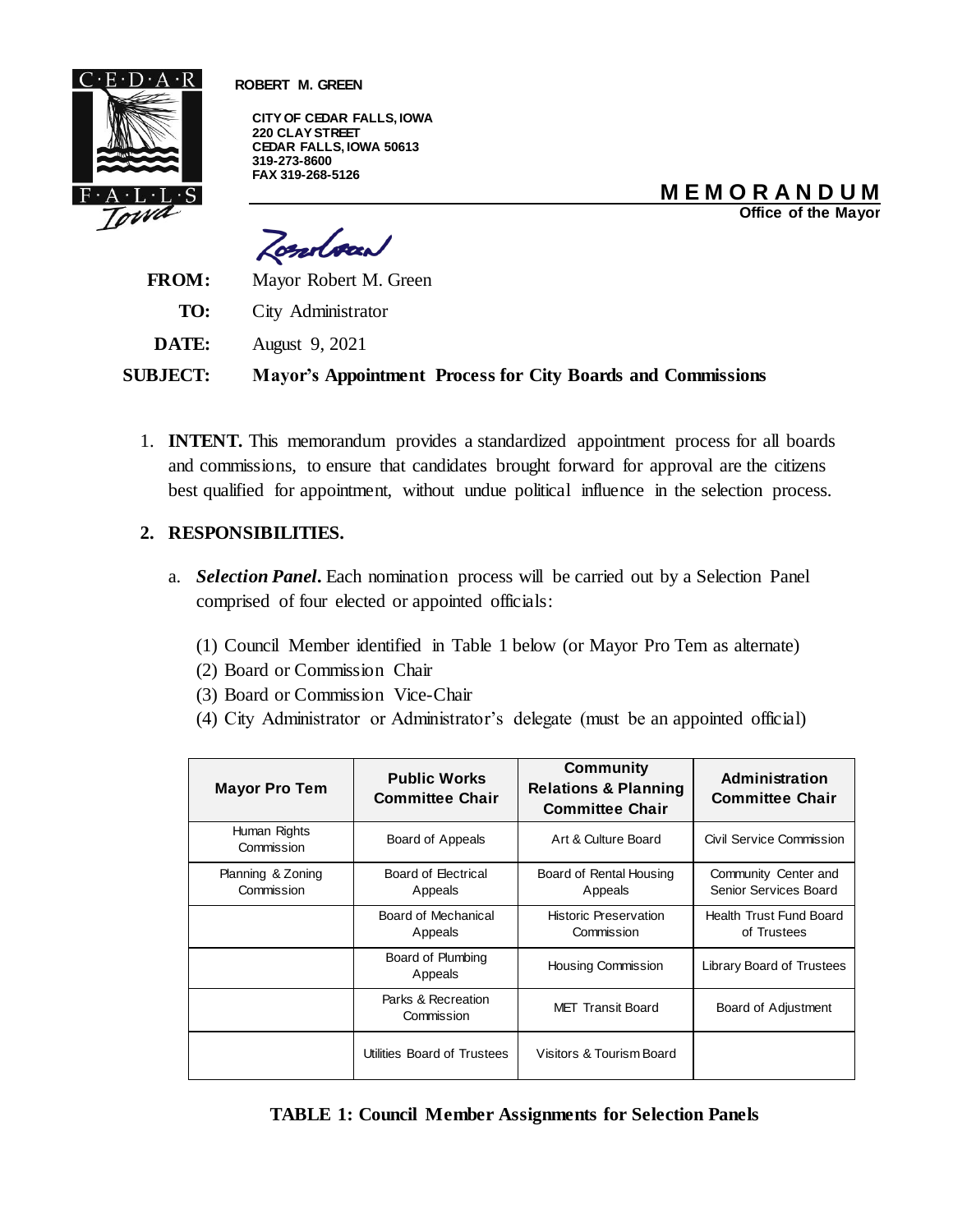- b. *Special Consideration for the Utilities Board of Trustees.* The Selection Panel for the CFU Board will also include the CFU General Manager as a voting member, for a total of five members.
- c. *Staff Liaison.* The designated Staff Liaison for each Board or Commission will assist the Selection Panel in carrying out the nominating process described in Section 3 below. This liaison may provide input and recommendations to the Selection Panel, but shall not vote.

## **3. NOMINATING PROCESS.**

- a. *Submission of a General Application.* Citizens interested in serving on a board or commission shall e-mail a completed General Application t[o boards@cedarfalls.com,](mailto:boards@cedarfalls.com)  or mail to City Hall, or hand-deliver to the City Hall Front Desk. Applications are welcome at any time, and will remain on file for five years.
- b. *Completion of a Candidate Questionnaire.* Upon the Mayor's notification that a vacancy will occur on a city Board or Commission, the Staff Liaison will provide a Candidate Questionnaire to all declared interested applicants (noted in 3.a. above).
- c. *Selection Panel Review of Candidates.* The Selection Panel will review all returned Candidate Questionnaires (along with their corresponding General Applications) and interview at least three candidates. The Selection Panel will then deliberate in order to provide a final rank-ordered list of nominees to the Mayor via memo (Enclosure 1).

### **d.** *Mayor's Appointment.*

- (1) The Mayor will normally meet in-person with the Proposed Nominee, as a final suitability check.
- (2) The Mayor will personally contact the first and second alternate, to advise them of their non-selection, but also to advise each that they will be appointed (in turn) to the next open vacancies if they occur within two years.
- (3) Should the Mayor deem the Proposed Nominee unsuitable, then the Mayor will normally interview and nominate the First and Second Alternate as necessary.
- (4) The Mayor will provide the City Council with the appropriate appointment letter (Enclosure 2) for Council consent at the next regular City Council Meeting.
- 4. **GENERAL SELECTION CRITERIA.** In addition to the specific requirements of each board or commission, Selection Panels shall endeavor to use the following criteria to evaluate the suitability of candidates: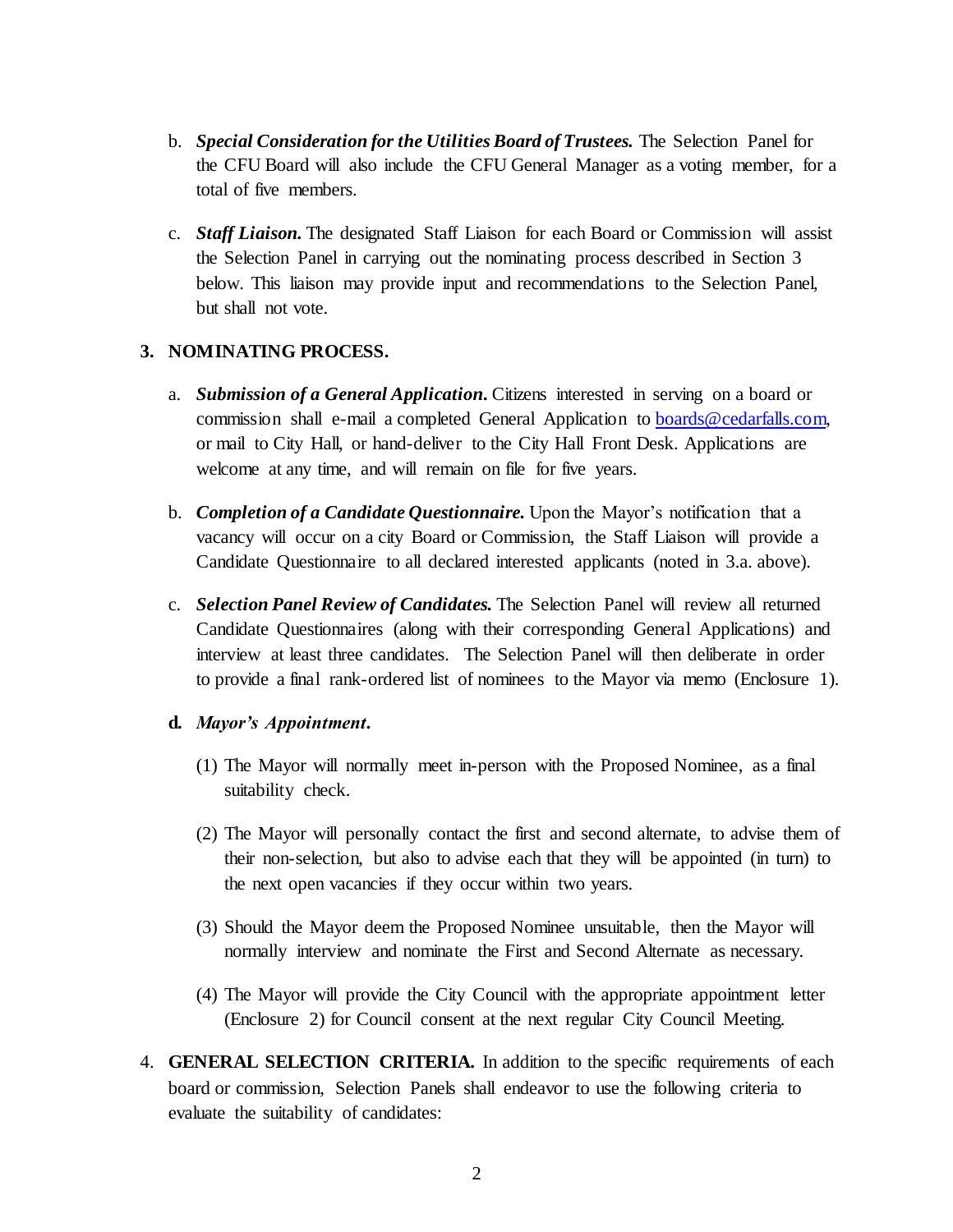- a. *Gender.* The candidate must contribute to gender balancing in that board or commission, where a nearly equal number of men and women are desired in accordance with state law (Iowa Code 69.16A).
- b. *Topical Knowledge.* The candidate should have a general appreciation of the topics under consideration by that board or commission, or the ability to gain and use such knowledge. Candidates should ideally have attended past meetings of the applicable board or commission, for demonstrated familiarity with the subject matter.
- c. *Absence of Pervasive Conflicts of Interest***.** While a certain level of topical knowledge is important for board service, 'expert level' familiarity is not necessary. In some cases, such a keen knowledge may come at a high cost; expertise and connections may pervasively cause potential conflicts of interest and lead to the public appearance of 'the fox guarding the henhouse'. Such applicants should therefore be avoided to ensure public confidence in the city's decision-making processes.
- d. *Demographic Diversity.* The candidate should help the board or commission to represent the demographics of the community.
- e. *Diversity of Perspectives.* The candidate should contribute to the board or commission's diversity of thought and personality, where a wide range of worldviews and philosophies are necessary for effective decision-making. Political activities and affiliations / memberships (particularly party memberships) will not disqualify a candidate from selection, and may in fact be valuable for promoting group diversity and discussion.
- f. *Communication Skills.* The candidate should be able to appropriately express opinions, disagreement, and thoughtful questioning in a public setting. Dialogue surrounding a decision is as important as the decision itself; all board and commission members are expected to contribute to the deliberative process through open discussion.
- g. *Understanding of Board Membership.* The candidate should appreciate that members act solely as a deliberative body, and that members have no power or authority outside the confines of that board meeting. A candidate should not approach board service with an 'axe to grind' or preconceived agenda, but should be an openminded critical thinker, with strong teamwork skills for overall group success. The candidate should also appreciate that city boards and commissions use basic parliamentary procedure (Robert's Rules of Order) for effective decision-making.
- h. *Demonstrated Character.* Given a member's status as a city official, the candidate should show strong character through generally high regard in the community and a demonstrated commitment to integrity, excellence, good judgment, professional excellence, and the consistent treatment of others with dignity and respect.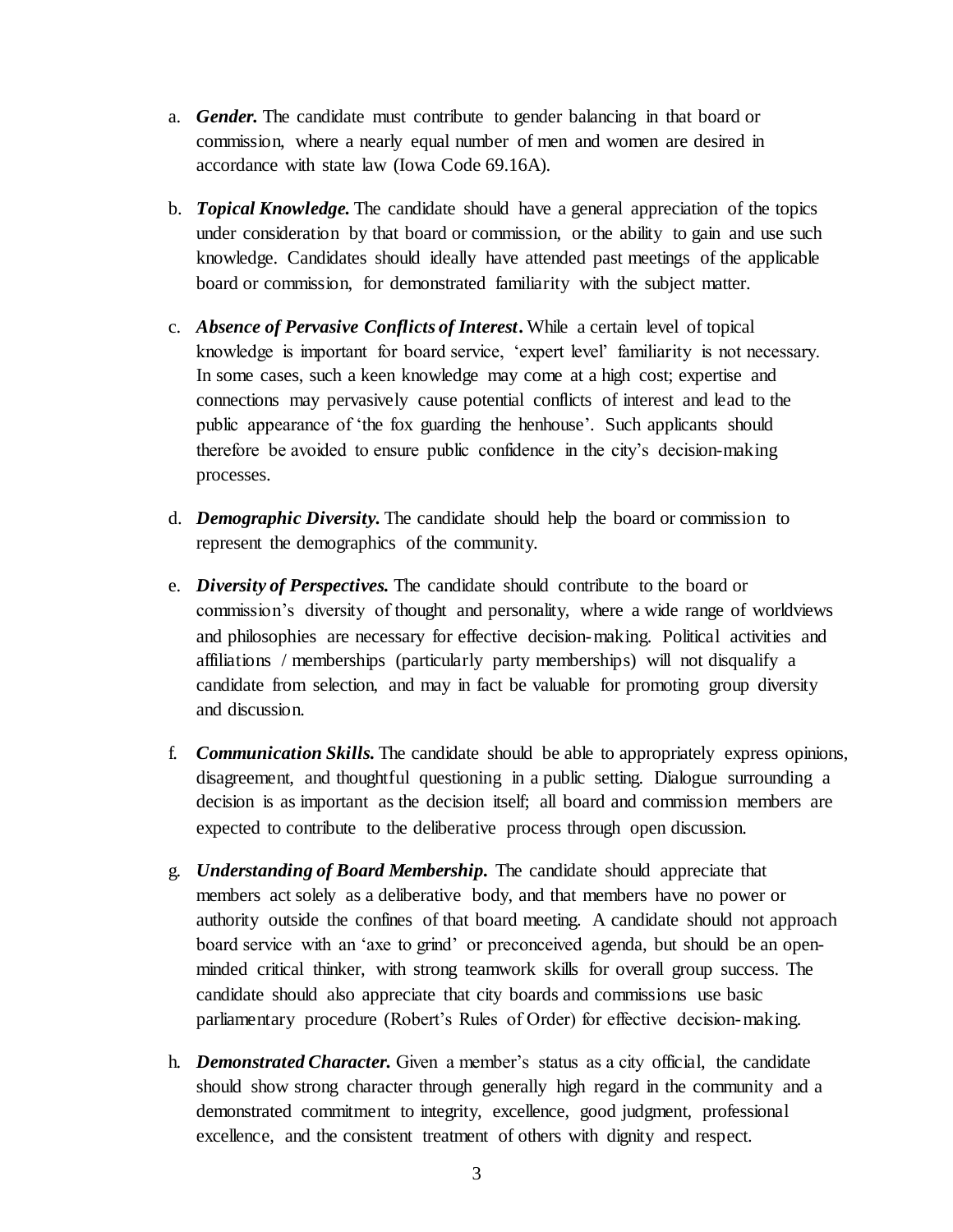### **5. REAPPOINTMENT.**

- a. If a current member desires reappointment, the Staff Liaison will normally prepare a draft Reappointment Memo for the Mayor's signature (Enclosure 3), noting the member's attendance record and observed engagement level during board meetings.
- b. The Mayor will normally reappoint existing board and commission members as a means to promote corporate knowledge and stability within the City government. Such reappointment is contingent on the member's satisfactory conduct as an appointed officer of the city.
- c. Interviews will not normally be conducted for re-appointments, except as required by the City Code of Ordinances.

## **6. TWENTY-YEAR SERVICE CONSIDERATION.**

- a. Once a board member/commissioner has served on a single board for twenty continuous years, that member will not normally be reappointed for an additional term, except in very unusual circumstances. If such circumstances exist, they should be described in the Reappointment Memo to the City Council (Enclosure 3).
- b. A board member/commissioner finishing a term with more than twenty years of service will normally be recognized with the city's Distinguished Service Award.
- 7. **CLOSE-INTERVAL APPOINTMENT.** If an appointment is required within two years of the most recent appointment, the Mayor will normally interview and nominate the First Alternate and Second Alternate (in order) from the previous selection process (in compliance with gender balance requirements). This avoids needlessly duplicative work on the part of Selection Panels, but also highlights that all candidates brought forward as First Alternate or Second Alternate be fully qualified for service.
- 8. **FUTURE CHANGES**. The above process is intended to continually develop a diverse and experienced pool of citizen leaders for the long term decision-making needs of the City. Adjustments will continue to be made, as necessary, to ensure public confidence in the fairness and impartiality of this appointment process. Suggestions and feedback for process improvement are continually invited.
- XC: City Council City Clerk
- Encl: (1) Selection Panel's Proposed Nominee Letter Example Memo (2) Mayor's Appointment Letter - Example Memo (3) Mayor's Reappointment Letter - Example Memo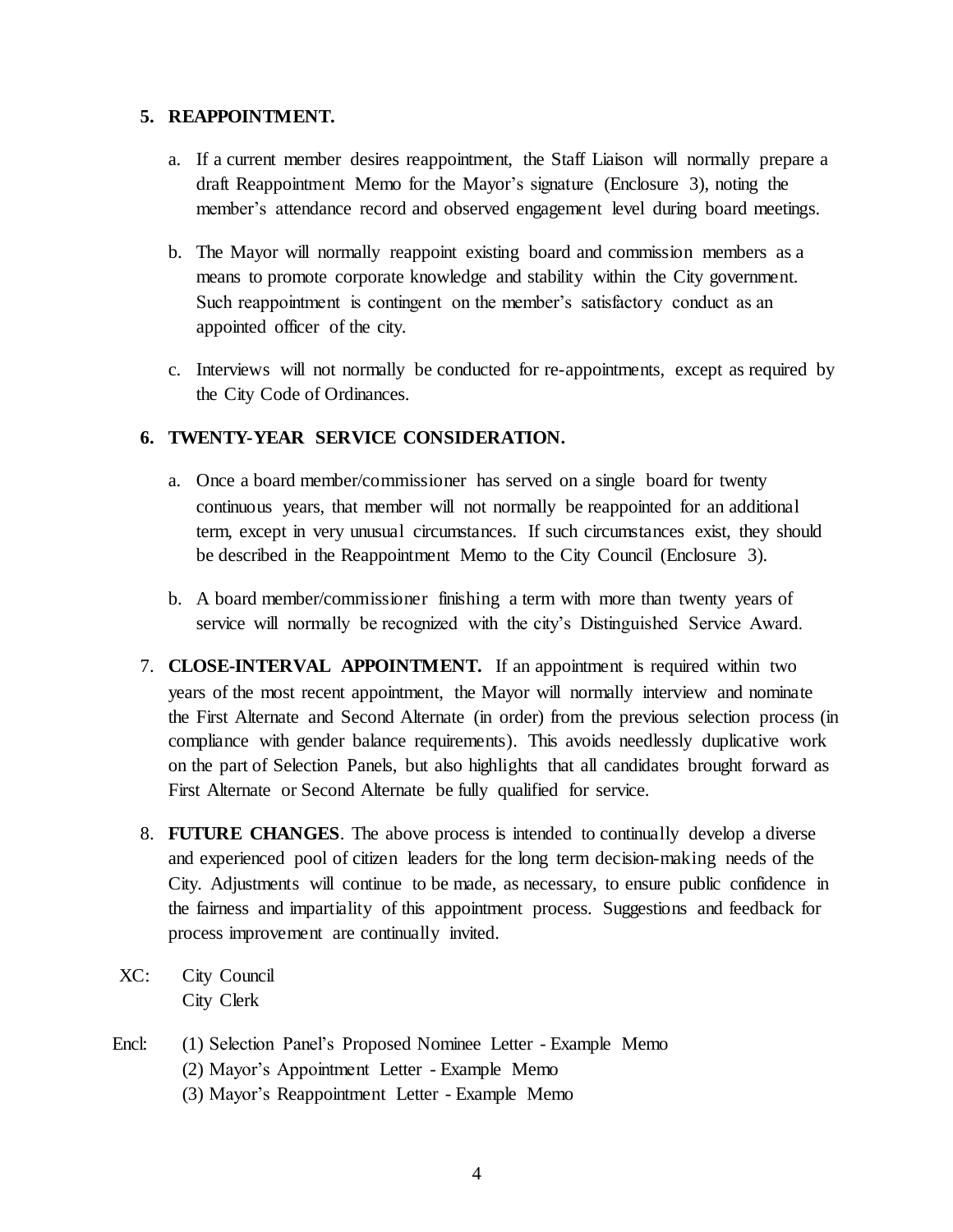## **SELECTION PANEL'S PROPOSED NOMINEE LETTER - EXAMPLE MEMO**

 $C \cdot E \cdot D \cdot A \cdot R$ **CITY OF CEDAR FALLS, IOWA**<br>220 CLAY STREET **CEDAR FALLS, IOWA 50613**<br>319-273-8600 FAX 319-268-5126 **MEMORANDUM**  $\overline{\phantom{a}}$  $F \cdot A \cdot L \cdot$ Towa TO: Mayor **FROM:** Jane Smith, Staff Liaison **DATE:** April 30, 2020 **SUBJECT:** Planning and Zoning Commission Proposed Nominee 1. After considering the Finalists for this appointment, the Selection Committee proposes the following Proposed Nominee and Alternates: a. Frank, Sally (Proposed Nominee) b. Charles, Aaron (First Alternate) c. Hill, Marsha (Second Alternate) 2. Each Finalist's General Application and Candidate Questionnaire is attached for review. 3. The Search Committee requests that you interview the Proposed Nominee in time for consideration by the City Council at its next regular meeting. # Encl: (1) Three Finalist General Applications and Candidate Questionnaires

# 5 **Enclosure 1**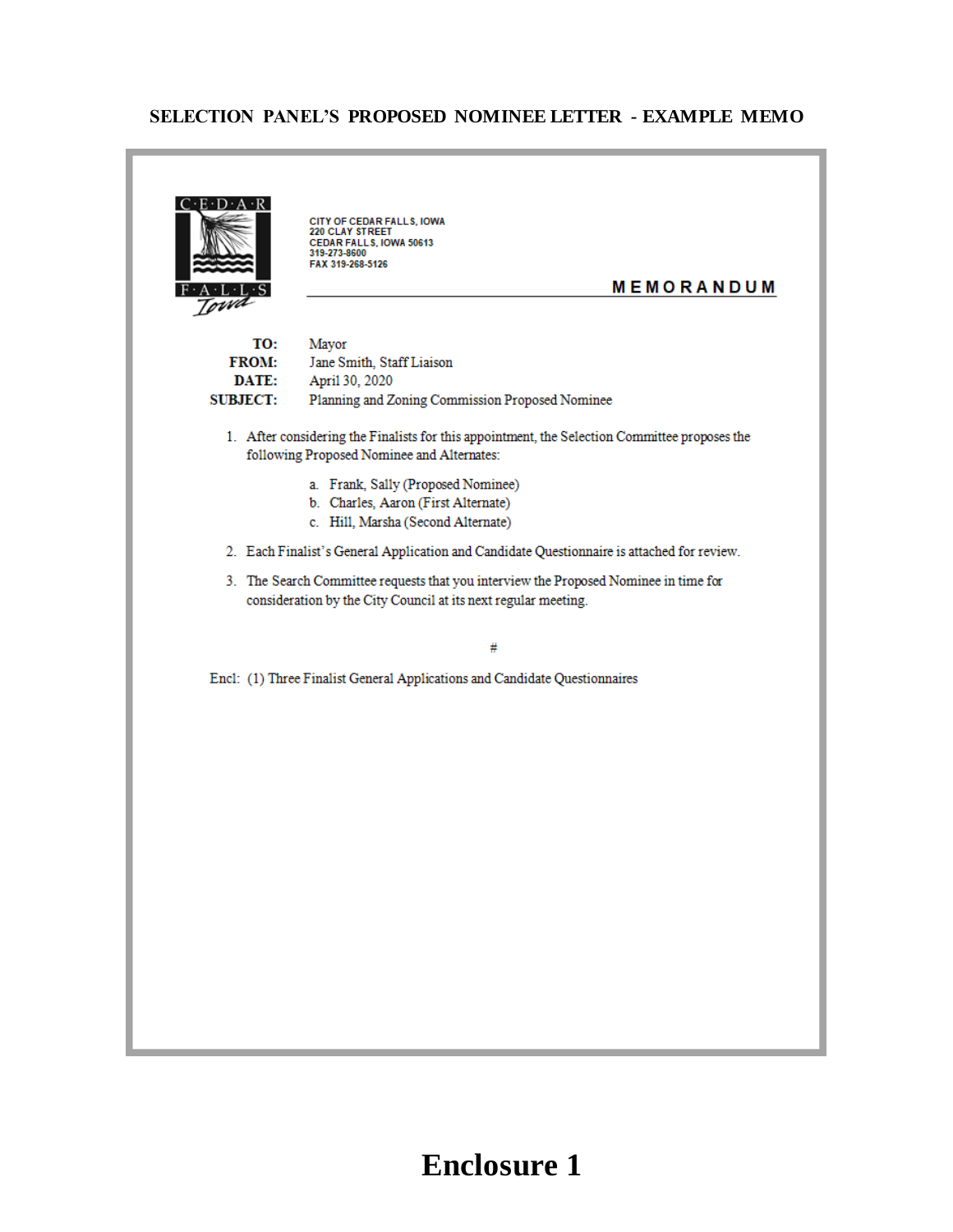## **MAYOR'S APPOINTMENT LETTER - EXAMPLE MEMO**

|                 | <b>MAYOR ROBERT M. GREEN</b><br>CITY OF CEDAR FALLS, IOWA<br>220 CLAY STREET<br>CEDAR FALLS, IOWA 50613<br>PHONE 319-273-8600<br>FAX<br>319-268-5126<br>www.cedarfalls.com                                                                                                                                                                                                                                                                                                                                                                                                      |  |  |
|-----------------|---------------------------------------------------------------------------------------------------------------------------------------------------------------------------------------------------------------------------------------------------------------------------------------------------------------------------------------------------------------------------------------------------------------------------------------------------------------------------------------------------------------------------------------------------------------------------------|--|--|
| TO:             | <b>City Council</b>                                                                                                                                                                                                                                                                                                                                                                                                                                                                                                                                                             |  |  |
| <b>FROM:</b>    | Mayor Robert M. Green Zonelsen                                                                                                                                                                                                                                                                                                                                                                                                                                                                                                                                                  |  |  |
| DATE:           | May 1, 2020                                                                                                                                                                                                                                                                                                                                                                                                                                                                                                                                                                     |  |  |
| <b>SUBJECT:</b> | Nomination of Ms. Sally Frank for Planning and Zoning Commission Appointment                                                                                                                                                                                                                                                                                                                                                                                                                                                                                                    |  |  |
| REF:            | Code of Ordinances, City of Cedar Falls §18-19: Planning and Zoning Commission                                                                                                                                                                                                                                                                                                                                                                                                                                                                                                  |  |  |
|                 | 1. In accordance with the candidacy and qualification requirements of reference (a), I hereby<br>nominate Ms. Sally Frank for appointment to the Planning and Zoning Commission for a<br>term of five years, to end on June 1, 2025.<br>2. Ms. Frank's has been interviewed by the Search Committee (Mayor Pro Tem, Commission<br>Chair, and Staff Liaison) and by me separately, and we have collectively determined her to<br>be the most qualified citizen for this appointment; her General Application and Candidate<br>Questionnaire are attached for your consideration. |  |  |
|                 | #                                                                                                                                                                                                                                                                                                                                                                                                                                                                                                                                                                               |  |  |
|                 | Encl: (1) Ms. Sally Frank - General Application and Candidate Questionnaire                                                                                                                                                                                                                                                                                                                                                                                                                                                                                                     |  |  |
|                 |                                                                                                                                                                                                                                                                                                                                                                                                                                                                                                                                                                                 |  |  |